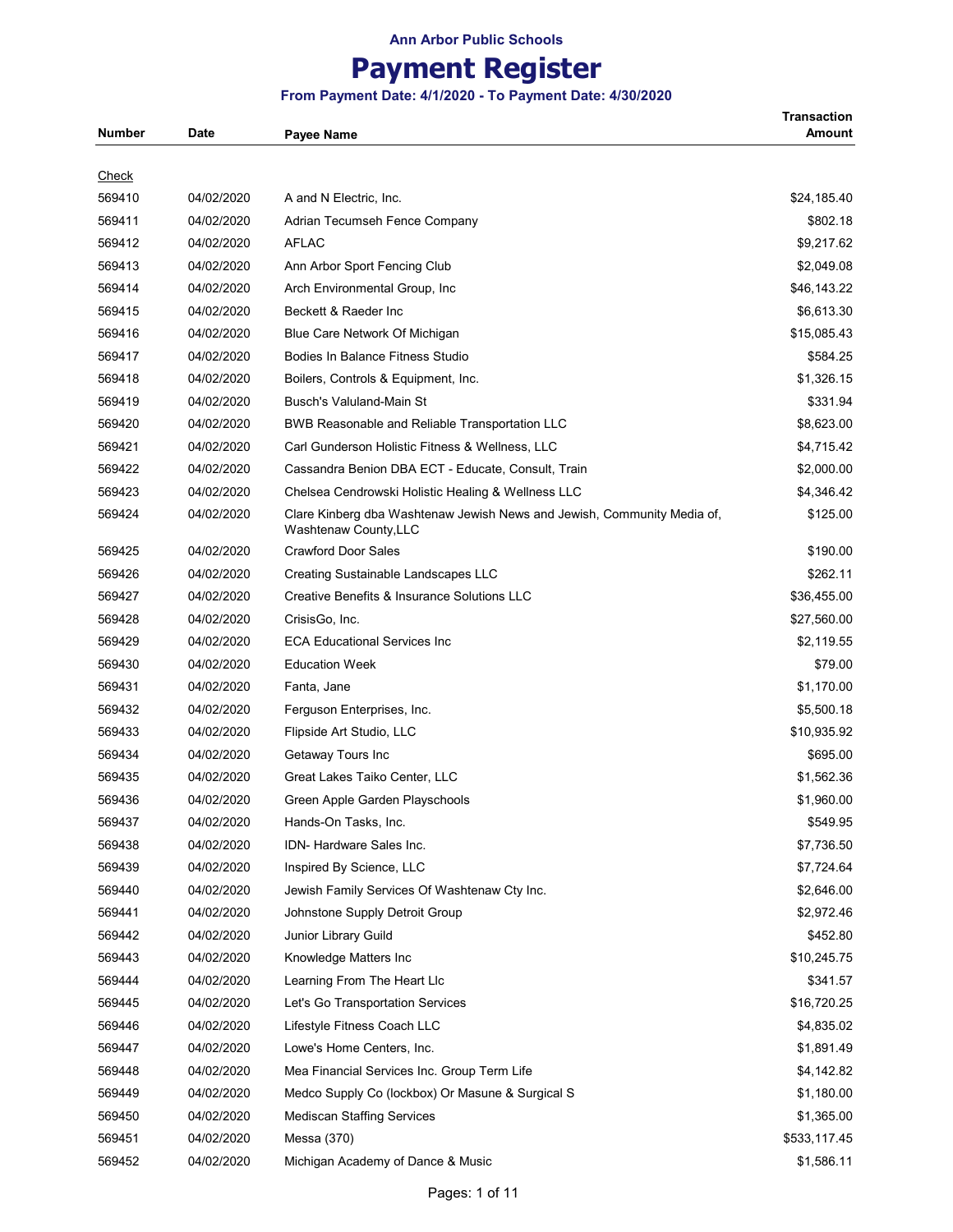# **Payment Register**

|        |            | From Payment Date: 4/1/2020 - To Payment Date: 4/30/2020 |                |
|--------|------------|----------------------------------------------------------|----------------|
| 569453 | 04/02/2020 | Michigan Event Parking, LLC                              | \$5,000.00     |
| 569454 | 04/02/2020 | Michigan Interpreting Services, Inc.                     | \$7,918.15     |
| 569455 | 04/02/2020 | Napa Auto Parts                                          | \$175.38       |
| 569456 | 04/02/2020 | National Express Durham Holding Corp/DBA Trinity         | \$1,122,777.98 |
| 569457 | 04/02/2020 | NUCO2 Inc                                                | \$98.09        |
| 569458 | 04/02/2020 | Office Depot                                             | \$2,608.25     |
| 569459 | 04/02/2020 | Office Max Inc.                                          | \$11.24        |
| 569460 | 04/02/2020 | Pediatric Therapy Associates                             | \$44,993.50    |
| 569461 | 04/02/2020 | <b>Priority Health</b>                                   | \$1,997,573.84 |
| 569462 | 04/02/2020 | Really Good Stuff                                        | \$56.92        |
| 569463 | 04/02/2020 | <b>Resolute Protection Specialists</b>                   | \$240.00       |
| 569464 | 04/02/2020 | <b>Resolute Protection Specialists</b>                   | \$1,705.00     |
| 569465 | 04/02/2020 | School Health Corporation                                | \$789.93       |
| 569466 | 04/02/2020 | School Specialty Inc*                                    | \$149.41       |
| 569467 | 04/02/2020 | Set-Seg (Opt & Gtl)                                      | \$1,128.10     |
| 569468 | 04/02/2020 | Soliant Health                                           | \$8,010.00     |
| 569469 | 04/02/2020 | Staples Advantage                                        | \$227.46       |
| 569470 | 04/02/2020 | Still Mountain Buddhist Meditation Center                | \$432.35       |
| 569471 | 04/02/2020 | Tamres Group, Inc.                                       | \$1,468.13     |
| 569472 | 04/02/2020 | <b>Treetown Murals LLC</b>                               | \$1,705.05     |
| 569473 | 04/02/2020 | University Translator Services                           | \$1,203.28     |
| 569474 | 04/02/2020 | Washtenaw Intermediate School District                   | \$95,030.12    |
| 569475 | 04/02/2020 | Waste Management                                         | \$446.27       |
| 569476 | 04/02/2020 | Wayne Resa                                               | \$45.00        |
| 569477 | 04/02/2020 | Eick, Virginia                                           | \$121.00       |
| 569478 | 04/02/2020 | Ke, Yuzhi                                                | \$112.64       |
| 569479 | 04/09/2020 | ABM Industry Groups, LLC                                 | \$519,486.24   |
| 569480 | 04/09/2020 | Amazon.com LLC                                           | \$150.99       |
| 569481 | 04/09/2020 | Amplify Education, Inc.                                  | \$14,907.20    |
| 569482 | 04/09/2020 | Amsterdam Printing & Litho Corp                          | \$1,627.11     |
| 569483 | 04/09/2020 | Arch Environmental Group, Inc.                           | \$10,893.08    |
| 569484 | 04/09/2020 | Asset Acceptance LLC                                     | \$230.39       |
| 569485 | 04/09/2020 | <b>Baruzzini Aquatics</b>                                | \$8,000.00     |
| 569486 | 04/09/2020 | Berndt & Associates, P.C.                                | \$137.73       |
| 569487 | 04/09/2020 | <b>Blick Art Materials LLC</b>                           | \$18.48        |
| 569488 | 04/09/2020 | <b>BSN Corporation Sport Supply Group I</b>              | \$748.12       |
| 569489 | 04/09/2020 | Busch's Valuland-Main St                                 | \$15.15        |
| 569490 | 04/09/2020 | Cassandra Benion DBA ECT - Educate, Consult, Train       | \$2,000.00     |
| 569491 | 04/09/2020 | CEI Michigan LLC                                         | \$22,196.50    |
| 569492 | 04/09/2020 | Ceridian Corporation/Lifeworks                           | \$5,714.55     |
| 569493 | 04/09/2020 | Cintas                                                   | \$5,635.97     |
| 569494 | 04/09/2020 | Clark Hill PLLC                                          | \$7,178.30     |
| 569495 | 04/09/2020 | Collins And Blaha, P.C.                                  | \$31,769.00    |
| 569496 | 04/09/2020 | Colman Wolf Supply Company                               | \$39,171.04    |
| 569497 | 04/09/2020 | Compass Group, DBA Chartwells K-12                       | \$411,206.73   |
| 569498 | 04/09/2020 | Complete Production System Inc                           | \$2,692.67     |
| 569499 | 04/09/2020 | Crawford Door Sales                                      | \$187.00       |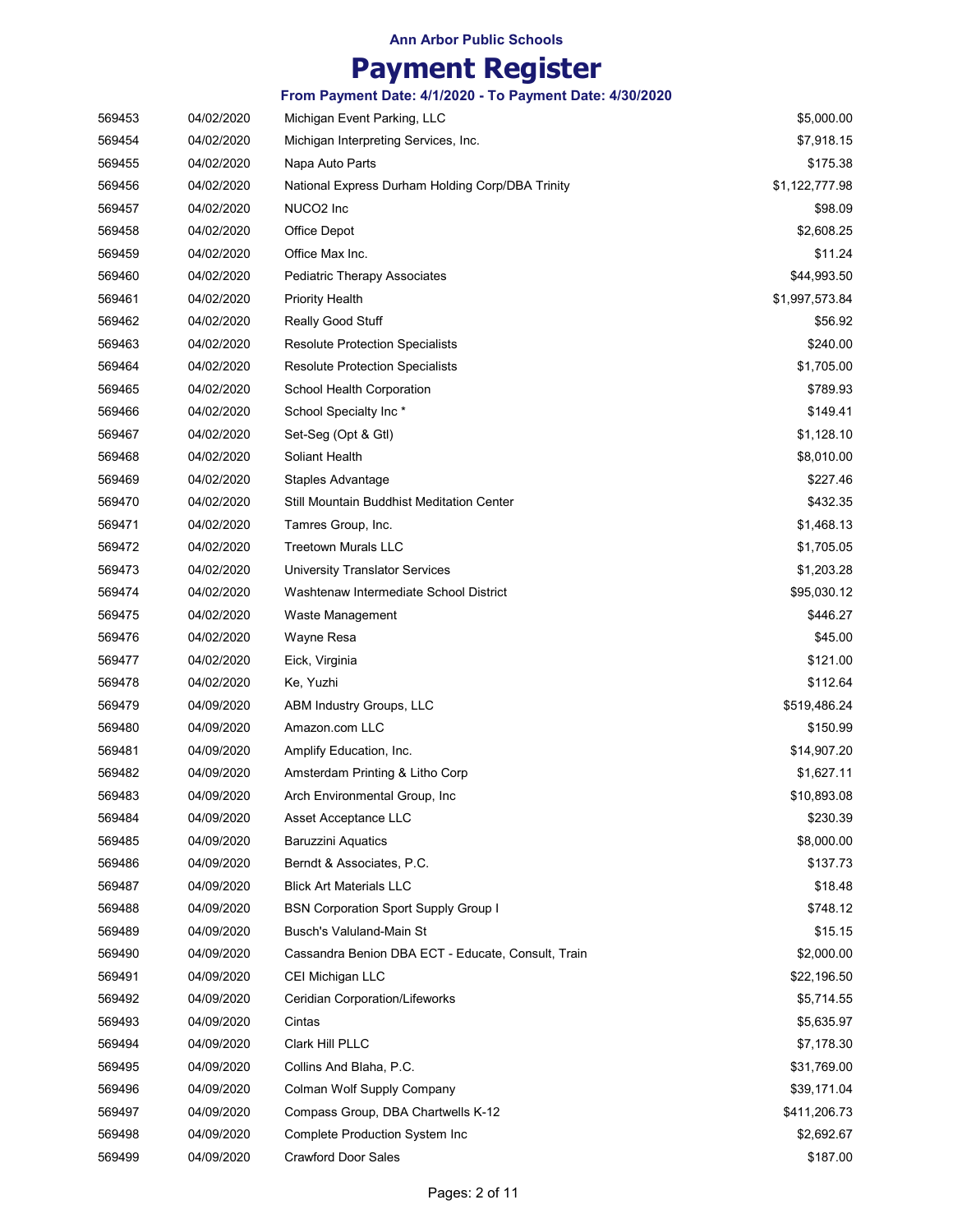| 569500 | 04/09/2020 | David Lowell's Towing                            | \$119.03     |
|--------|------------|--------------------------------------------------|--------------|
| 569501 | 04/09/2020 | Delux Drapery & Shade Co.                        | \$4,336.00   |
| 569502 | 04/09/2020 | Detroit Edison Or Dte Energy                     | \$106,333.05 |
| 569503 | 04/09/2020 | Detroit Salt Company Llc                         | \$24,934.35  |
| 569504 | 04/09/2020 | Dte Energy                                       | \$21,986.54  |
| 569505 | 04/09/2020 | Environmental Consulting & Tech. Inc-ECT         | \$1,140.00   |
| 569506 | 04/09/2020 | Ferguson Enterprises, Inc.                       | \$4,055.63   |
| 569507 | 04/09/2020 | First Loan                                       | \$105.84     |
| 569508 | 04/09/2020 | Gaynor, Jeffrey, T                               | \$130.00     |
| 569509 | 04/09/2020 | Geoffrey Theodore Stanton                        | \$765.00     |
| 569510 | 04/09/2020 | <b>Graduation Alliance</b>                       | \$43,650.00  |
| 569511 | 04/09/2020 | Grainger                                         | \$2,441.52   |
| 569512 | 04/09/2020 | Great Lakes Environmental Service, Inc.          | \$24,274.16  |
| 569513 | 04/09/2020 | Hulings and Associate, LLC                       | \$1,865.85   |
| 569514 | 04/09/2020 | J.C. Ehrlich Pest Control                        | \$3,451.40   |
| 569515 | 04/09/2020 | Jackson Service Company                          | \$1,400.00   |
| 569516 | 04/09/2020 | JDRM Engineering, Inc.                           | \$4,356.50   |
| 569517 | 04/09/2020 | Johnson, Bryan, Lee                              | \$130.00     |
| 569518 | 04/09/2020 | Johnson Controls Inc                             | \$1,154.00   |
| 569519 | 04/09/2020 | Johnstone Supply Detroit Group                   | \$72.22      |
| 569520 | 04/09/2020 | Kelly-Shaieb, Jessica, Leigh                     | \$130.00     |
| 569521 | 04/09/2020 | Kone Incorporated                                | \$41,486.28  |
| 569522 | 04/09/2020 | Lazarus, Rebecca, Ruth                           | \$130.00     |
| 569523 | 04/09/2020 | Let's Go Transportation Services                 | \$9,129.00   |
| 569524 | 04/09/2020 | Medco Supply Co (lockbox) Or Masune & Surgical S | \$58.80      |
| 569525 | 04/09/2020 | Michigan Power Rodding, Inc.                     | \$347.00     |
| 569526 | 04/09/2020 | Midwestern Consulting Inc-Mci                    | \$694.65     |
| 569527 | 04/09/2020 | <b>Mitchell &amp; Mouat Architects</b>           | \$72,435.00  |
| 569528 | 04/09/2020 | Napa Auto Parts                                  | \$543.31     |
| 569529 | 04/09/2020 | National Express Durham Holding Corp/DBA Trinity | \$363,800.00 |
| 569530 | 04/09/2020 | NUCO2 Inc                                        | \$209.88     |
| 569531 | 04/09/2020 | Office Depot                                     | \$989.63     |
| 569532 | 04/09/2020 | <b>OHM Advisors</b>                              | \$2,553.75   |
| 569533 | 04/09/2020 | Oklahoma Centralized Support Registry- FOC 711   | \$311.90     |
| 569534 | 04/09/2020 | Pipetek Infrastructure Services                  | \$4,066.30   |
| 569535 | 04/09/2020 | Quadient Finance USA, Inc.                       | \$1,789.00   |
| 569536 | 04/09/2020 | <b>Quill Corporation</b>                         | \$2,158.54   |
| 569537 | 04/09/2020 | Really Good Stuff                                | \$119.74     |
| 569538 | 04/09/2020 | Roosen, Varchetti & Olivier, PLLC                | \$205.86     |
| 569539 | 04/09/2020 | Sani-Vac Service, Inc.                           | \$6,385.00   |
| 569540 | 04/09/2020 | Securitas Security Services USA, Inc.            | \$16,213.92  |
| 569541 | 04/09/2020 | Shar Products Co.                                | \$175.00     |
| 569542 | 04/09/2020 | Simone Danyiell Lightfoot                        | \$130.00     |
| 569543 | 04/09/2020 | Staples Advantage                                | \$74.79      |
| 569544 | 04/09/2020 | Staples Advantage                                | \$314.90     |
| 569545 | 04/09/2020 | State of Kansas                                  | \$205.20     |
| 569546 | 04/09/2020 | Stuart M. Collis (49530)                         | \$634.26     |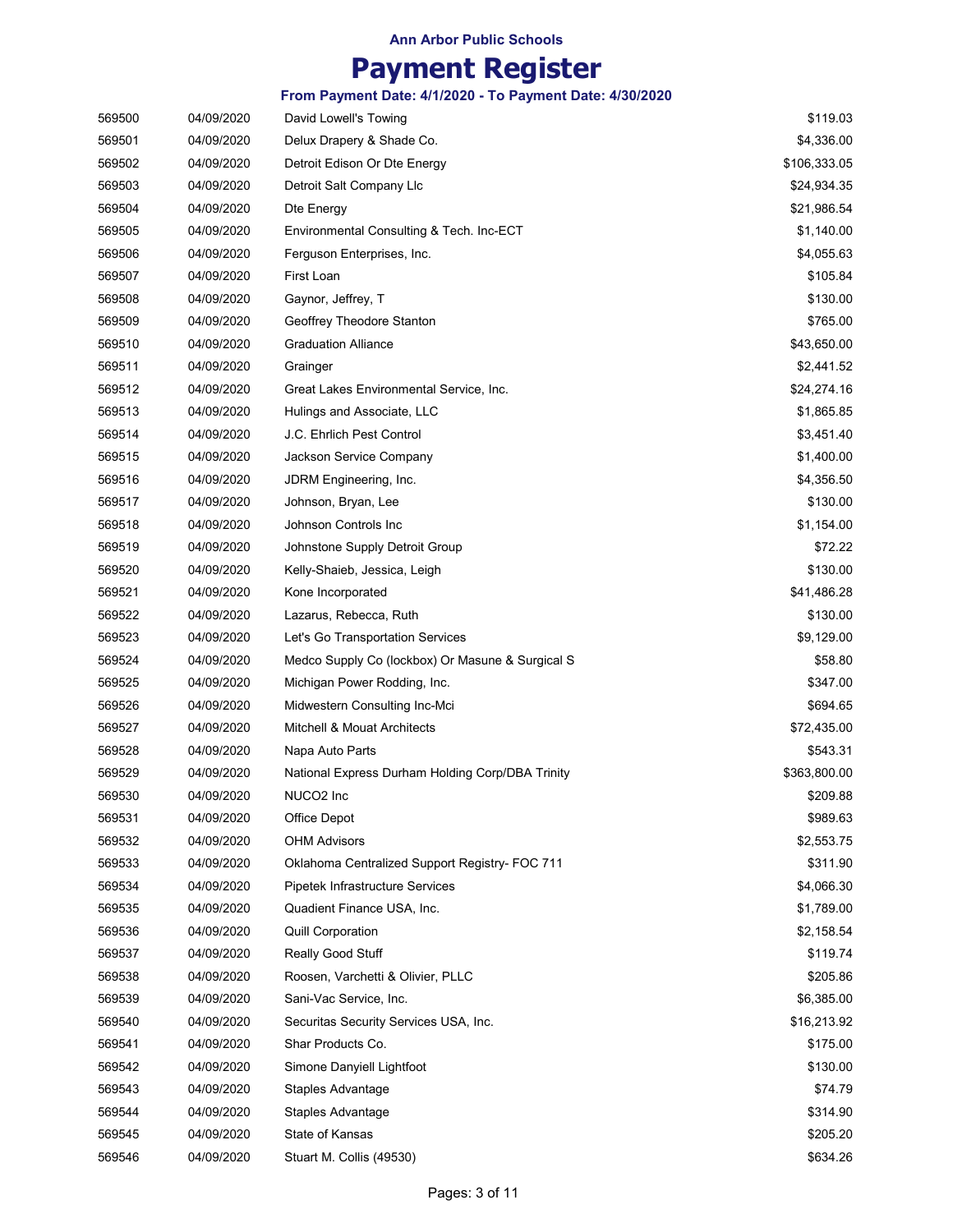| 569547 | 04/09/2020 | <b>Susan Eunice Baskett</b>                       | \$130.00    |
|--------|------------|---------------------------------------------------|-------------|
| 569548 | 04/09/2020 | <b>Tech Armor</b>                                 | \$161.05    |
| 569549 | 04/09/2020 | The Heaney Group                                  | \$2,733.54  |
| 569550 | 04/09/2020 | U.S. Department of Education AWG or Pamela Tooson | \$492.56    |
| 569551 | 04/09/2020 | Unit Packaging                                    | \$590.73    |
| 569552 | 04/09/2020 | University Of Michigan Credit Union               | \$50.00     |
| 569553 | 04/09/2020 | US Department of Justice                          | \$60.00     |
| 569554 | 04/09/2020 | <b>Venture International LLC</b>                  | \$1,125.00  |
| 569555 | 04/09/2020 | Vesta Modular                                     | \$96,192.49 |
| 569556 | 04/09/2020 | Warren Wheeler, CPSI, LLC                         | \$4,125.00  |
| 569557 | 04/09/2020 | Washtenaw Communications                          | \$4,100.00  |
| 569558 | 04/09/2020 | Washtenaw Intermediate School District            | \$61,382.00 |
| 569559 | 04/09/2020 | Weber & Olcese, P.L.C                             | \$378.12    |
| 569560 | 04/09/2020 | Weber & Olcese, PLC                               | \$169.20    |
| 569561 | 04/09/2020 | Wolverine Supply Inc                              | \$556.16    |
| 569562 | 04/09/2020 | Chapter 13 Trustee                                | \$253.85    |
| 569563 | 04/09/2020 | Michigan State Disbursement Unit                  | \$4,769.30  |
| 569564 | 04/09/2020 | Office Of The Chapter 13 Trustee                  | \$516.59    |
| 569565 | 04/09/2020 | <b>United States Treasury</b>                     | \$271.63    |
| 569566 | 04/16/2020 | A and N Electric, Inc.                            | \$21,382.80 |
| 569567 | 04/16/2020 | <b>ACCO Brands USA LLC</b>                        | \$81.40     |
| 569568 | 04/16/2020 | <b>Adams Outdoor Advertising</b>                  | \$1,020.00  |
| 569569 | 04/16/2020 | Adams Street Publishing Co.                       | \$465.00    |
| 569570 | 04/16/2020 | Amazon.com LLC                                    | \$119.97    |
| 569571 | 04/16/2020 | Ann-Hua Chinese School                            | \$296.89    |
| 569572 | 04/16/2020 | Applied Imaging                                   | \$44,131.81 |
| 569573 | 04/16/2020 | Arbor Springs Water                               | \$78.00     |
| 569574 | 04/16/2020 | Atlas Wholesale Food Company                      | \$520.95    |
| 569575 | 04/16/2020 | Balance Point Fitness / PKSA Ann Arbor, LLC       | \$2,551.29  |
| 569576 | 04/16/2020 | Broadspire Services Inc.                          | \$9,447.00  |
| 569577 | 04/16/2020 | Broadspire Services Inc.                          | \$13,547.06 |
| 569578 | 04/16/2020 | <b>Bulldog Records Management Inc</b>             | \$8,973.54  |
| 569579 | 04/16/2020 | Busch's Valuland-Main St                          | \$965.62    |
| 569580 | 04/16/2020 | <b>Carpentry Concepts &amp; Ceilings</b>          | \$13,043.63 |
| 569581 | 04/16/2020 | <b>CDW Government LLC</b>                         | \$1,738.00  |
| 569582 | 04/16/2020 | Central Michigan Paper (cmp)                      | \$973.75    |
| 569583 | 04/16/2020 | CEO Imaging Systems, Inc.                         | \$1,776.00  |
| 569584 | 04/16/2020 | Clark Hill PLLC                                   | \$1,460.00  |
| 569585 | 04/16/2020 | Colman Wolf Supply Company                        | \$3,288.61  |
| 569586 | 04/16/2020 | Davis Vision                                      | \$3,416.71  |
| 569587 | 04/16/2020 | Dihydro Services Inc                              | \$212.00    |
| 569588 | 04/16/2020 | Don Johnston Inc                                  | \$28,026.00 |
| 569589 | 04/16/2020 | <b>Environmental Support Services Ltd</b>         | \$1,206.00  |
| 569590 | 04/16/2020 | <b>Federal Express Corporation</b>                | \$87.21     |
| 569591 | 04/16/2020 | Ferguson Enterprises, Inc.                        | \$75.83     |
| 569592 | 04/16/2020 | Follett School Solutions, Inc.                    | \$864.14    |
| 569593 | 04/16/2020 | Gordon Food Service                               | \$585.56    |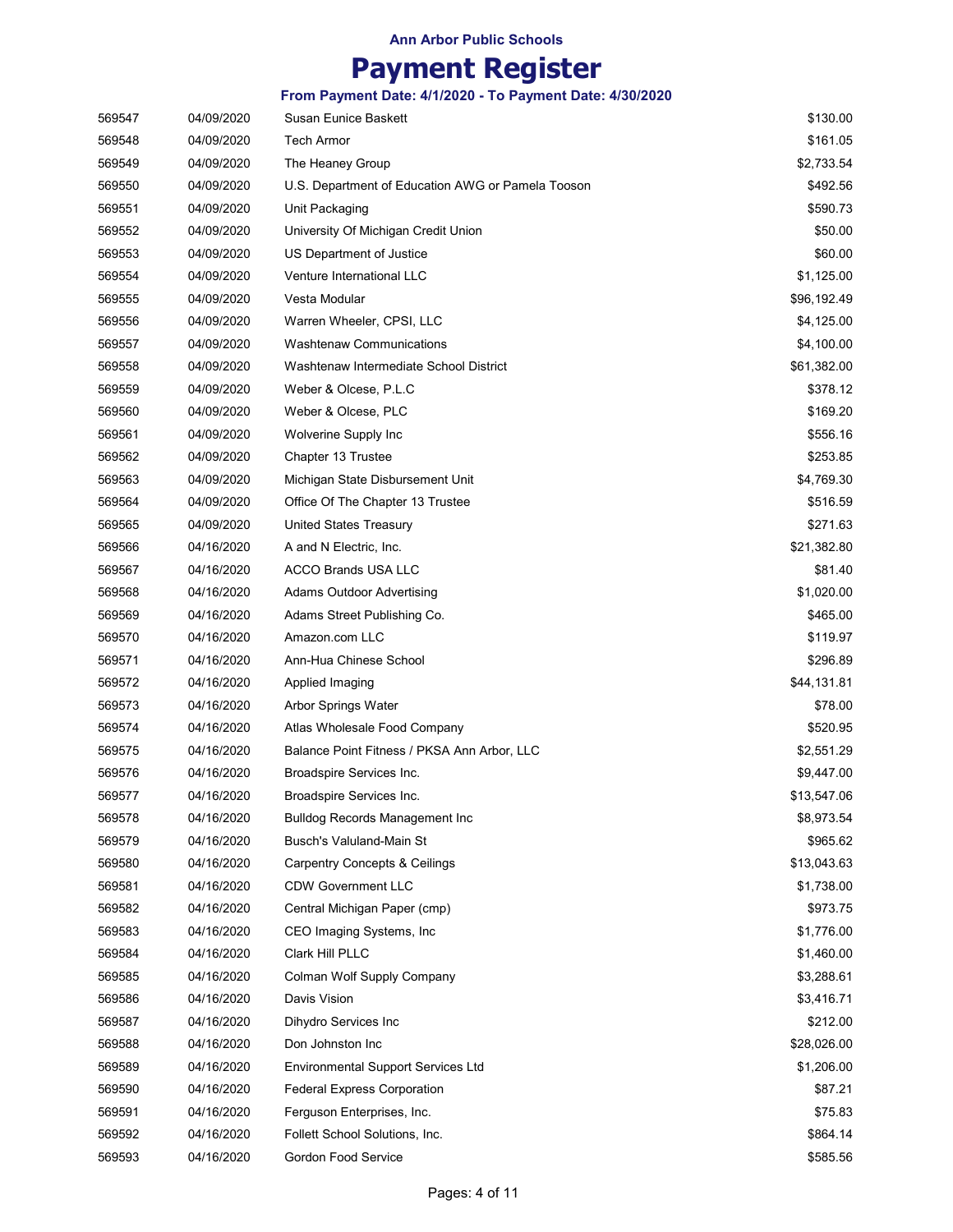| 569594 | 04/16/2020 | Goyette Mechanical Co                             | \$8,555.40  |
|--------|------------|---------------------------------------------------|-------------|
| 569595 | 04/16/2020 | <b>Grand Blanc Printing</b>                       | \$15,336.71 |
| 569596 | 04/16/2020 | H2I Group, Inc.                                   | \$170.00    |
| 569597 | 04/16/2020 | Heather Kellstrom dba HIT Enterprises, LLC        | \$25,500.00 |
| 569598 | 04/16/2020 | Heinemann Greenwood Publishing                    | \$526.97    |
| 569599 | 04/16/2020 | Idelle Hammond-Sass Design                        | \$700.00    |
| 569600 | 04/16/2020 | Impressive Promotional Products, LLC              | \$13,392.05 |
| 569601 | 04/16/2020 | Inspired By Science, LLC                          | \$1,249.62  |
| 569602 | 04/16/2020 | Iron Grip Barbell Company, Inc.                   | \$6,490.00  |
| 569603 | 04/16/2020 | J W Pepper & Sons, Inc.                           | \$53.99     |
| 569604 | 04/16/2020 | Jackson Service Company                           | \$2,615.00  |
| 569605 | 04/16/2020 | James Lee Michaels DBA Avery Systems              | \$1,728.00  |
| 569606 | 04/16/2020 | Johnson, Bryan, Lee                               | \$89.36     |
| 569607 | 04/16/2020 | Kone Incorporated                                 | \$4,400.00  |
| 569608 | 04/16/2020 | Konica Minolta Business Solutions USA, Inc.       | \$1,312.50  |
| 569609 | 04/16/2020 | Language Adventure, Inc.                          | \$7,757.00  |
| 569610 | 04/16/2020 | <b>Madison Electric</b>                           | \$364.20    |
| 569611 | 04/16/2020 | Main Street Area Association, Inc.                | \$4,400.00  |
| 569612 | 04/16/2020 | Medco Supply Co (lockbox) Or Masune & Surgical S  | \$539.91    |
| 569613 | 04/16/2020 | <b>MLive Media Group</b>                          | \$153.00    |
| 569614 | 04/16/2020 | <b>OHM Advisors</b>                               | \$368.75    |
| 569615 | 04/16/2020 | Peaceful Dragon School                            | \$221.52    |
| 569616 | 04/16/2020 | <b>Pitney Bowes</b>                               | \$452.79    |
| 569617 | 04/16/2020 | Play By Design, LLC                               | \$2,762.50  |
| 569618 | 04/16/2020 | Presidio Infrastructure Solutions LLC             | \$44,736.00 |
| 569619 | 04/16/2020 | QBS, INC.                                         | \$132.00    |
| 569620 | 04/16/2020 | School and Municipal Advisory Services            | \$4,857.00  |
| 569621 | 04/16/2020 | School Specialty Inc*                             | \$46.91     |
| 569622 | 04/16/2020 | ScreenLine, LLC                                   | \$712.50    |
| 569623 | 04/16/2020 | Sentinel Technologies Inc                         | \$7,776.00  |
| 569624 | 04/16/2020 | Steve's Piano Tuning, LLC                         | \$2,040.00  |
| 569625 | 04/16/2020 | Superior Lawn Care & Snow Removal, LLC            | \$66,087.50 |
| 569626 | 04/16/2020 | <b>Superior Text</b>                              | \$738.27    |
| 569627 | 04/16/2020 | <b>Talx Corporation</b>                           | \$1,144.87  |
| 569628 | 04/16/2020 | The DataCom Group, Inc.                           | \$9,601.50  |
| 569629 | 04/16/2020 | The Sherwin-Williams Company                      | \$4,012.36  |
| 569630 | 04/16/2020 | <b>Toshiba Business Solutions</b>                 | \$6,837.60  |
| 569631 | 04/16/2020 | Total Armored Car Service, Inc.                   | \$192.20    |
| 569632 | 04/16/2020 | TregoEd, Inc.                                     | \$8,000.00  |
| 569633 | 04/16/2020 | <b>Underground Printing</b>                       | \$2,990.39  |
| 569634 | 04/16/2020 | <b>University Musical Society</b>                 | \$480.00    |
| 569635 | 04/16/2020 | University Translator Services                    | \$1,020.77  |
| 569636 | 04/16/2020 | Unum Life Insurance Company Of America            | \$3,913.46  |
| 569637 | 04/16/2020 | Unum Long/Short Term Insurance Company Of America | \$12,097.38 |
| 569638 | 04/16/2020 | Venture International LLC                         | \$281.25    |
| 569639 | 04/16/2020 | Video And Internet Stuff, Llc                     | \$3,976.25  |
| 569640 | 04/16/2020 | Waste Management                                  | \$994.50    |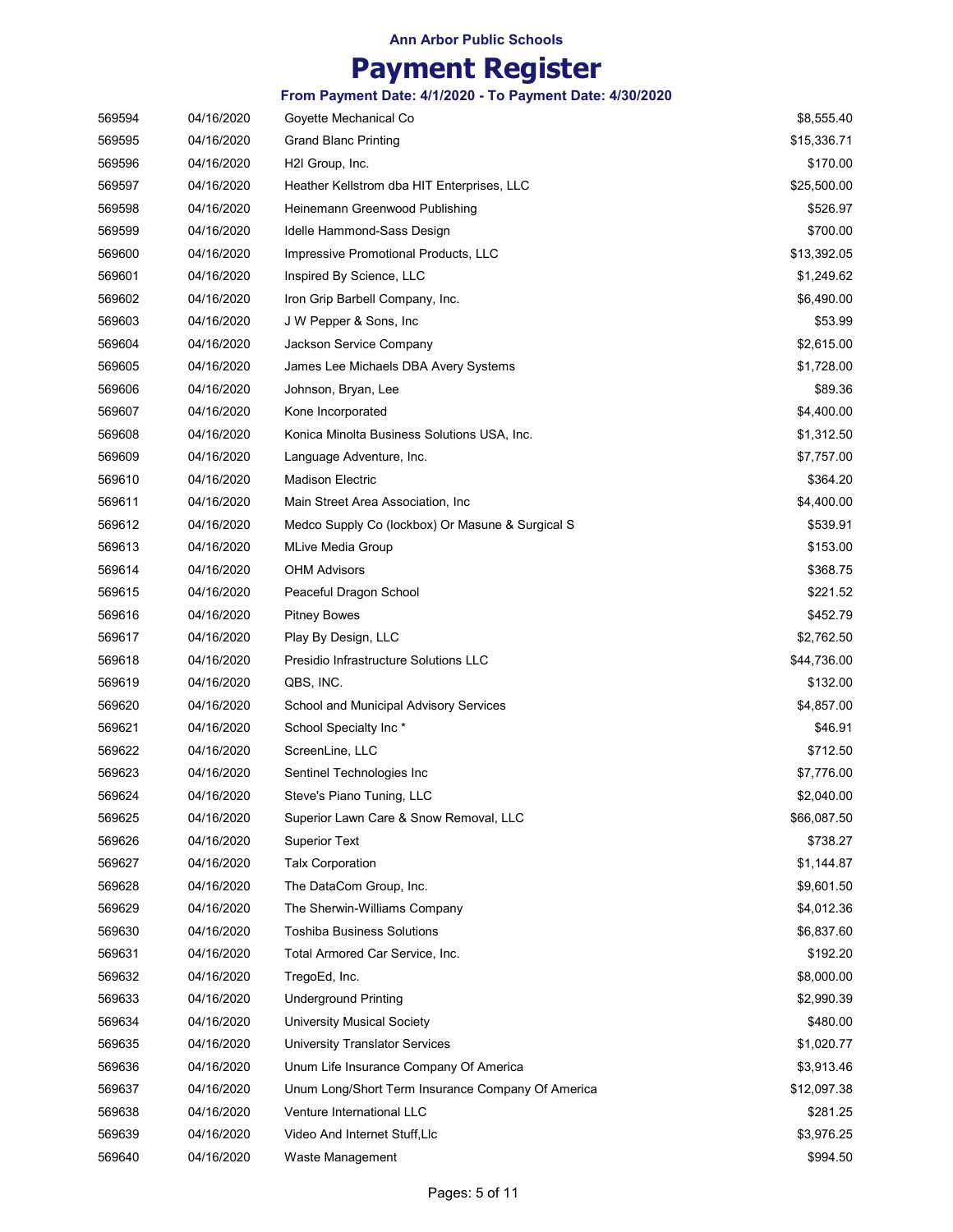| 569641 | 04/16/2020 | <b>Wolverine Sports Supply</b>                 | \$448.50    |
|--------|------------|------------------------------------------------|-------------|
| 569642 | 04/16/2020 | <b>Wolverine Supply Inc.</b>                   | \$6,612.90  |
| 569643 | 04/16/2020 | Kapnick Insurance Group                        | \$36,202.00 |
| 569644 | 04/16/2020 | Baumstark, Janice                              | \$279.00    |
| 569645 | 04/16/2020 | Brush, Jamie                                   | \$102.25    |
| 569646 | 04/16/2020 | Dabney, Carmen                                 | \$148.50    |
| 569647 | 04/16/2020 | James, Karole                                  | \$69.00     |
| 569648 | 04/16/2020 | Johnson, Brian                                 | \$62.50     |
| 569649 | 04/16/2020 | Katsura, Ayano                                 | \$13.50     |
| 569650 | 04/16/2020 | Katsura, Ayano                                 | \$27.50     |
| 569651 | 04/16/2020 | Kumar, Anita                                   | \$115.00    |
| 569652 | 04/16/2020 | Outloud Chorus                                 | \$3,138.00  |
| 569653 | 04/16/2020 | Remmers, Mary                                  | \$75.00     |
| 569654 | 04/16/2020 | Rolston, Nichole                               | \$8.70      |
| 569655 | 04/16/2020 | Rolston, Nichole                               | \$13.80     |
| 569656 | 04/16/2020 | Schneehagen, Lorenna                           | \$71.50     |
| 569657 | 04/16/2020 | Sutherland, Laura                              | \$115.00    |
| 569658 | 04/16/2020 | Theisen, Chris                                 | \$116.25    |
| 569659 | 04/16/2020 | Yang, Charlie                                  | \$184.50    |
| 569660 | 04/22/2020 | Asset Acceptance LLC                           | \$197.20    |
| 569661 | 04/22/2020 | Berndt & Associates, P.C.                      | \$137.73    |
| 569662 | 04/22/2020 | David Lowell's Towing                          | \$119.04    |
| 569663 | 04/22/2020 | First Loan                                     | \$87.50     |
| 569664 | 04/22/2020 | Oklahoma Centralized Support Registry- FOC 711 | \$311.90    |
| 569665 | 04/22/2020 | State of Kansas                                | \$205.20    |
| 569666 | 04/22/2020 | Stuart M. Collis (49530)                       | \$478.34    |
| 569667 | 04/22/2020 | University Of Michigan Credit Union            | \$50.00     |
| 569668 | 04/22/2020 | US Department of Justice                       | \$60.00     |
| 569669 | 04/22/2020 | Weber & Olcese, P.L.C                          | \$378.12    |
| 569670 | 04/22/2020 | Weber & Olcese, PLC                            | \$169.21    |
| 569671 | 04/22/2020 | Chapter 13 Trustee                             | \$253.85    |
| 569672 | 04/22/2020 | Michigan State Disbursement Unit               | \$4,604.28  |
| 569673 | 04/22/2020 | Office Of The Chapter 13 Trustee               | \$516.59    |
| 569674 | 04/22/2020 | United States Treasury                         | \$271.63    |
| 569675 | 04/30/2020 | Aero Filter, Inc.                              | \$16,565.07 |
| 569676 | 04/30/2020 | AFLAC                                          | \$8,480.35  |
| 569677 | 04/30/2020 | <b>AM Services</b>                             | \$57,236.57 |
| 569678 | 04/30/2020 | Amazon.com LLC                                 | \$227.18    |
| 569679 | 04/30/2020 | Ann Arbor Area Transportation Authority        | \$13,529.48 |
| 569680 | 04/30/2020 | Apple Computer Inc                             | \$68,480.35 |
| 569681 | 04/30/2020 | Arch Environmental Group, Inc.                 | \$957.50    |
| 569682 | 04/30/2020 | Atkins, Susan, Helen                           | \$4,000.00  |
| 569683 | 04/30/2020 | <b>Batteries Plus</b>                          | \$207.06    |
| 569684 | 04/30/2020 | Beckett & Raeder Inc                           | \$9,582.50  |
| 569685 | 04/30/2020 | Blue Care Network Of Michigan                  | \$17,545.01 |
| 569686 | 04/30/2020 | Boilers, Controls & Equipment, Inc.            | \$4,496.50  |
| 569687 | 04/30/2020 | <b>BSN Corporation Sport Supply Group I</b>    | \$2,603.16  |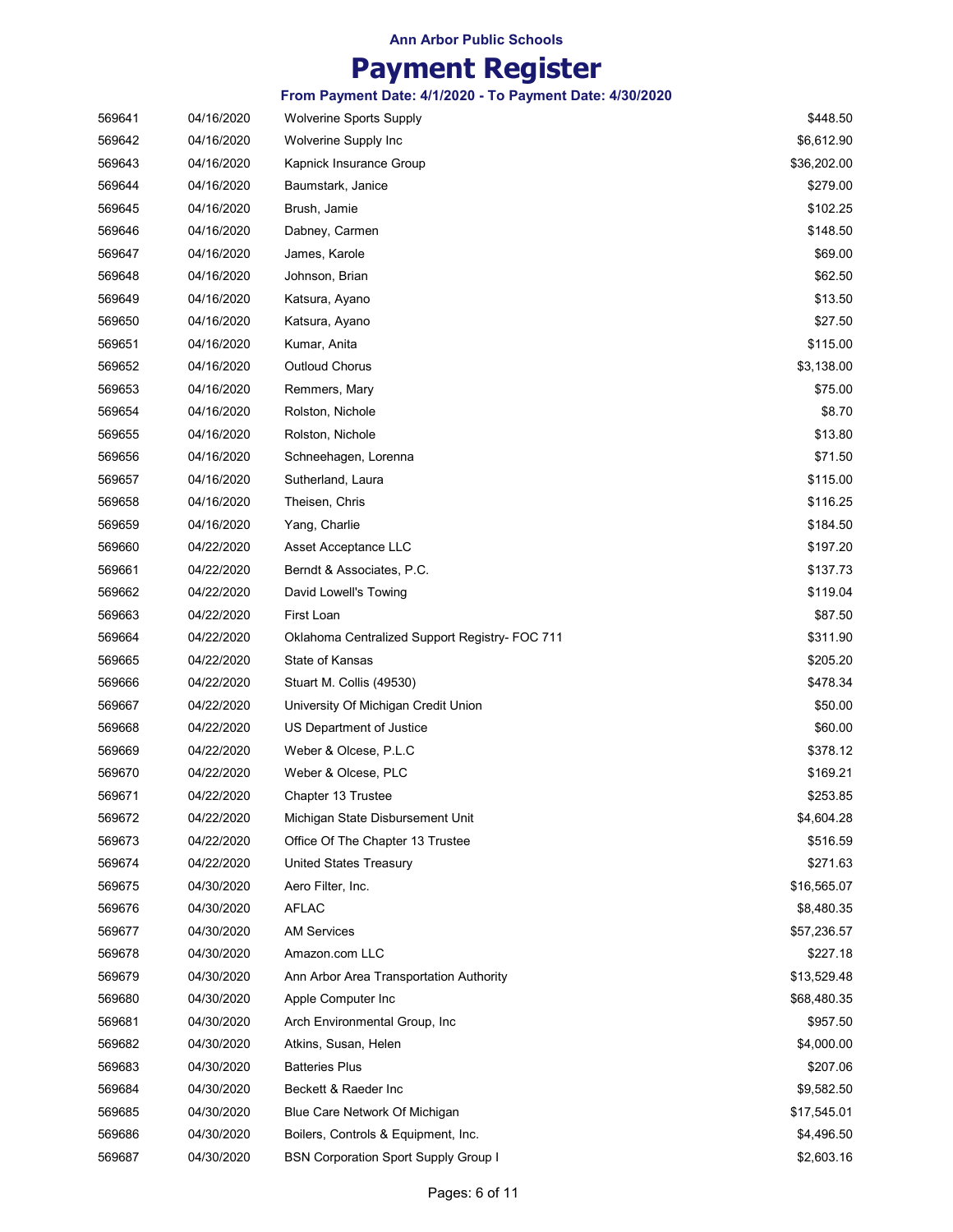## **Payment Register**

|        |            | From Payment Date: 4/1/2020 - To Payment Date: 4/30/2020 |              |
|--------|------------|----------------------------------------------------------|--------------|
| 569688 | 04/30/2020 | BWB Reasonable and Reliable Transportation LLC           | \$11,367.00  |
| 569689 | 04/30/2020 | Care Transport Inc.                                      | \$75,125.60  |
| 569690 | 04/30/2020 | Carpentry Concepts & Ceilings                            | \$5,433.56   |
| 569691 | 04/30/2020 | ChompAway Ventures LLC DBA Jan-Pro Detroit               | \$139.83     |
| 569692 | 04/30/2020 | Cintas                                                   | \$11,205.08  |
| 569693 | 04/30/2020 | City Of Ann Arbor Police Dept.                           | \$3,928.84   |
| 569694 | 04/30/2020 | Clark Hill PLLC                                          | \$4,840.02   |
| 569695 | 04/30/2020 | Cleanlites Recycling, Inc.                               | \$633.82     |
| 569696 | 04/30/2020 | Colman Wolf Supply Company                               | \$207.00     |
| 569697 | 04/30/2020 | <b>Constellation New Energy Gas</b>                      | \$158,949.93 |
| 569698 | 04/30/2020 | <b>DBA Young Rembrandts</b>                              | \$1,584.00   |
| 569699 | 04/30/2020 | Detroit Edison Or Dte Energy                             | \$50,448.94  |
| 569700 | 04/30/2020 | Dte Energy                                               | \$25,141.80  |
| 569701 | 04/30/2020 | Dummies On The Run Jerry Buffman                         | \$6,570.00   |
| 569702 | 04/30/2020 | EMU                                                      | \$1,000.00   |
| 569703 | 04/30/2020 | European Student Program Inc.                            | \$1,426.00   |
| 569704 | 04/30/2020 | Ferguson Enterprises, Inc.                               | \$1,105.03   |
| 569705 | 04/30/2020 | Fiber Link Inc.                                          | \$2,057.00   |
| 569706 | 04/30/2020 | FirFly Computers, LLC                                    | \$12,450.00  |
| 569707 | 04/30/2020 | Fishbeck                                                 | \$6,175.00   |
| 569708 | 04/30/2020 | Frontline Placement Technologies, Inc.                   | \$13,157.37  |
| 569709 | 04/30/2020 | Genesee Intermediate School District                     | \$270.00     |
| 569710 | 04/30/2020 | Glenn Nelson                                             | \$390.00     |
| 569711 | 04/30/2020 | Gordon Food Service                                      | \$99.00      |
| 569712 | 04/30/2020 | H <sub>2</sub> I Group, Inc.                             | \$4,150.00   |
| 569713 | 04/30/2020 | Hewitt's Music, Inc.                                     | \$947.50     |
| 569714 | 04/30/2020 | James Lee Michaels DBA Avery Systems                     | \$3,139.00   |
| 569715 | 04/30/2020 | James Spalding Labor Relations LLC                       | \$3,438.90   |
| 569716 | 04/30/2020 | Jewish Family Services Of Washtenaw Cty Inc.             | \$4,330.00   |
| 569717 | 04/30/2020 | Johnstone Supply Detroit Group                           | \$171.22     |
| 569718 | 04/30/2020 | Jostens, Inc.                                            | \$3,727.50   |
| 569719 | 04/30/2020 | Kone Incorporated                                        | \$7,237.63   |
| 569720 | 04/30/2020 | Lovin Comfort LLC                                        | \$975.16     |
| 569721 | 04/30/2020 | <b>LRP Publications</b>                                  | \$2,170.00   |
| 569722 | 04/30/2020 | Madison Electric                                         | \$8,621.38   |
| 569723 | 04/30/2020 | Master Tech Appliance Service                            | \$282.00     |
| 569724 | 04/30/2020 | Mea Financial Services Inc. Group Term Life              | \$4,142.82   |
| 569725 | 04/30/2020 | <b>Meridian Winds LLC</b>                                | \$1,110.00   |
| 569726 | 04/30/2020 | Messa (370)                                              | \$546,980.47 |
| 569727 | 04/30/2020 | Michigan Power Rodding, Inc.                             | \$863.00     |
| 569728 | 04/30/2020 | Miotech Sports Medicine Supplies                         | \$1,329.80   |
| 569729 | 04/30/2020 | <b>MPS</b>                                               | \$4,525.43   |
| 569730 | 04/30/2020 | <b>Musical Resources</b>                                 | \$205.32     |
| 569731 | 04/30/2020 | <b>NASSP/NHS</b>                                         | \$385.00     |
| 569732 | 04/30/2020 | NUCO <sub>2</sub> Inc                                    | \$572.03     |
| 569733 | 04/30/2020 | Nzoma Educational Consulting Grp, LLC                    | \$1,360.00   |
| 569734 | 04/30/2020 | <b>Positive Promotions</b>                               | \$304.65     |
|        |            |                                                          |              |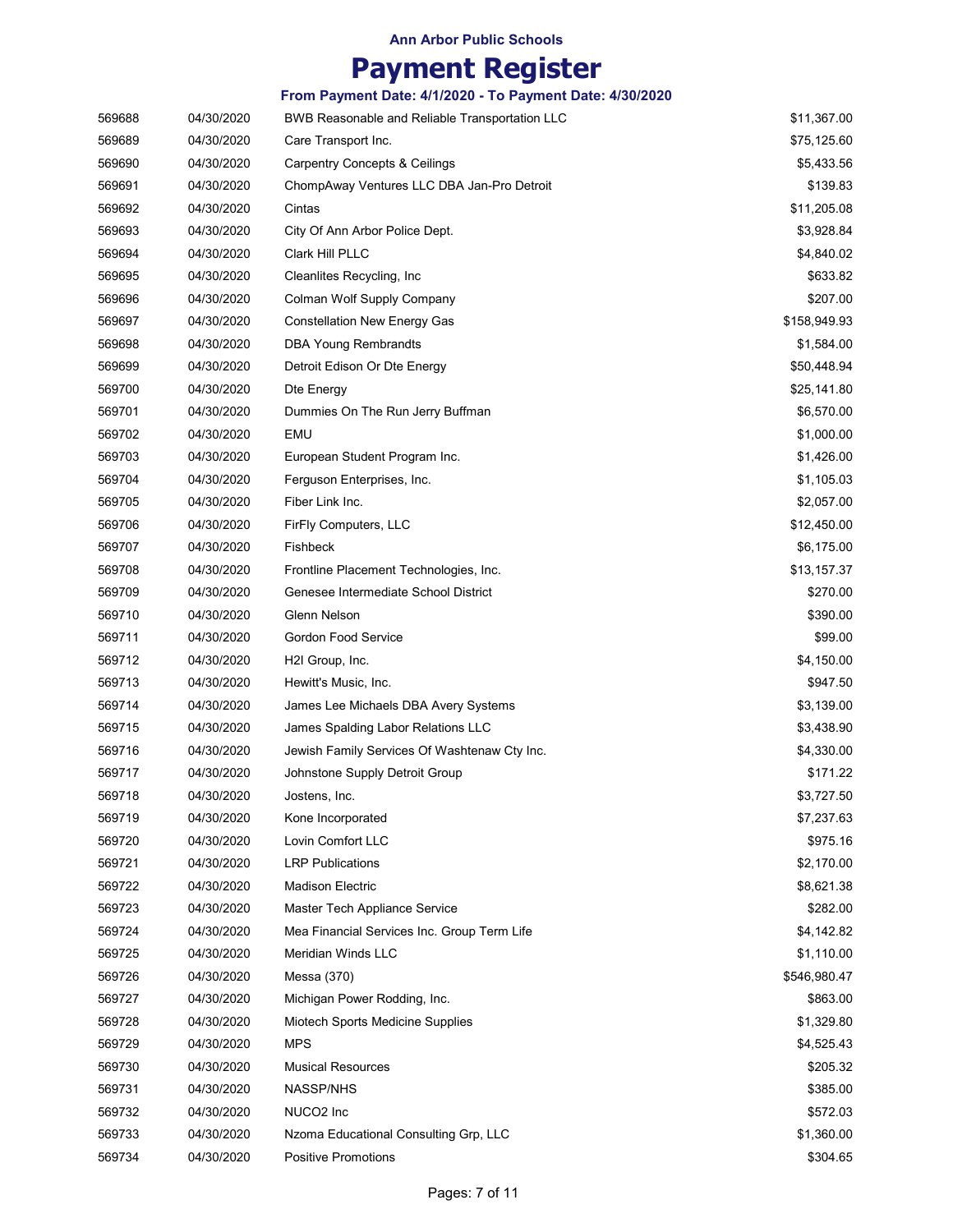|        |            | From Payment Date: 4/1/2020 - To Payment Date: 4/30/2020 |                |
|--------|------------|----------------------------------------------------------|----------------|
| 569735 | 04/30/2020 | Presidio Infrastructure Solutions LLC                    | \$26,766.00    |
| 569736 | 04/30/2020 | <b>Priority Health</b>                                   | \$2,009,901.61 |
| 569737 | 04/30/2020 | <b>Professional Outreach Counseling Services</b>         | \$8,062.50     |
| 569738 | 04/30/2020 | Quadient Finance USA, Inc.                               | \$516.27       |
| 569739 | 04/30/2020 | Safety Systems, Inc.                                     | \$600.00       |
| 569740 | 04/30/2020 | ScreenLine, LLC                                          | \$1,137.50     |
| 569741 | 04/30/2020 | Set-Seg (Opt & Gtl)                                      | \$1,169.14     |
| 569742 | 04/30/2020 | Shaw Contract Flooring Services Inc                      | \$91,494.41    |
| 569743 | 04/30/2020 | Slack Technologies                                       | \$312.00       |
| 569744 | 04/30/2020 | Steve's Custom Signs, Inc.                               | \$255.00       |
| 569745 | 04/30/2020 | Stevens Disposal & Recycling Services Inc                | \$85.00        |
| 569746 | 04/30/2020 | Stone & Dirt                                             | \$45,925.00    |
| 569747 | 04/30/2020 | Sunbelt Staffing                                         | \$14,310.00    |
| 569748 | 04/30/2020 | <b>Talx Corporation</b>                                  | \$108.60       |
| 569749 | 04/30/2020 | The College Board                                        | \$285.00       |
| 569750 | 04/30/2020 | The Reading Warehouse                                    | \$208.95       |
| 569751 | 04/30/2020 | <b>University Translator Services</b>                    | \$3,648.45     |
| 569752 | 04/30/2020 | Video And Internet Stuff,Llc                             | \$3,774.85     |
| 569753 | 04/30/2020 | Virginia Tech                                            | \$597.89       |
| 569754 | 04/30/2020 | W W Williams Midwest Inc.                                | \$1,200.00     |
| 569755 | 04/30/2020 | W.J. O'Neil Company                                      | \$185,889.50   |
| 569756 | 04/30/2020 | <b>Walsworth Publishing Company</b>                      | \$17,258.94    |
| 569757 | 04/30/2020 | Washtenaw County Glow Disc Golf L.L.C.                   | \$192.00       |
| 569758 | 04/30/2020 | Washtenaw News Company                                   | \$1,409.30     |
| 569759 | 04/30/2020 | Wayne Resa                                               | \$20.00        |
| 569760 | 04/30/2020 | Wolverine Supply Inc                                     | \$29.66        |
| 569761 | 04/30/2020 | Alpern, Bernard                                          | \$111.00       |
| 569762 | 04/30/2020 | Alpern, Bernard                                          | \$265.00       |
| 569763 | 04/30/2020 | Baker, Cheryl                                            | \$250.00       |
| 569764 | 04/30/2020 | Baker, Michael                                           | \$300.00       |
| 569765 | 04/30/2020 | Baker-Martin, Joyce                                      | \$71.25        |
| 569766 | 04/30/2020 | Banks, Brittany                                          | \$121.00       |
| 569767 | 04/30/2020 | Baveja, Roohi                                            | \$200.00       |
| 569768 | 04/30/2020 | Baxendale, Meenu                                         | \$300.00       |
| 569769 | 04/30/2020 | Berkowski, Jennifer                                      | \$111.00       |
| 569770 | 04/30/2020 | Berkowski, Jennifer                                      | \$111.00       |
| 569771 | 04/30/2020 | Berry, Tonya                                             | \$390.00       |
| 569772 | 04/30/2020 | Bowers, Susan                                            | \$350.00       |
| 569773 | 04/30/2020 | Broglio, Jane                                            | \$54.00        |
| 569774 | 04/30/2020 | Brooks, Alina                                            | \$111.00       |
| 569775 | 04/30/2020 | Budine, Miranda                                          | \$111.00       |
| 569776 | 04/30/2020 | Burghardt, Amy                                           | \$111.00       |
| 569777 | 04/30/2020 | Burk, Courtney                                           | \$121.00       |
| 569778 | 04/30/2020 | Burk, Courtney                                           | \$121.00       |
| 569779 | 04/30/2020 | Buza, Susan                                              | \$96.00        |
| 569780 | 04/30/2020 | Charania, Nadia Ali M A                                  | \$200.00       |
| 569781 | 04/30/2020 | Cisse, Mamady                                            | \$200.00       |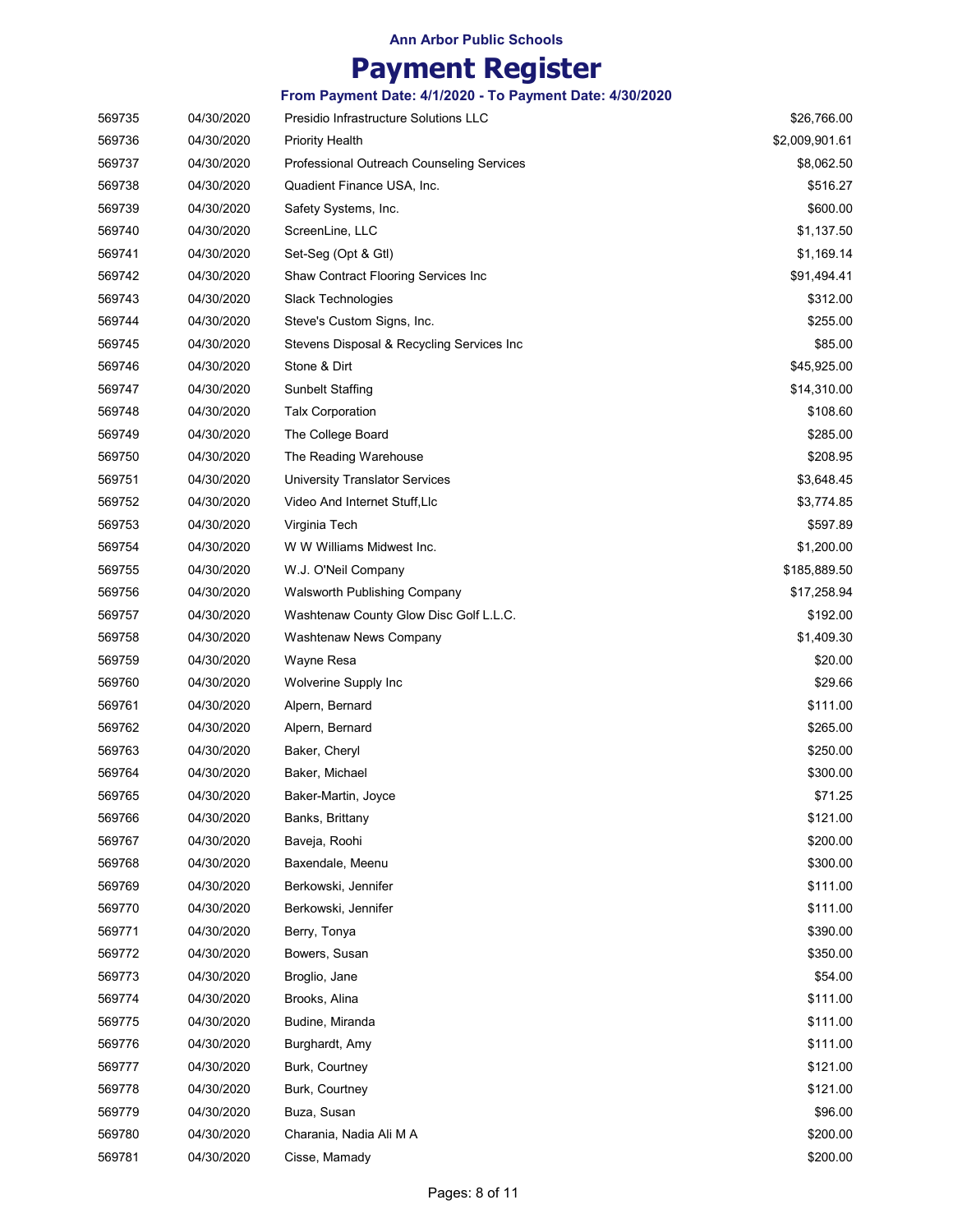### **Payment Register**

| 569782 | 04/30/2020 | Coats, Deanna           | \$15.00  |
|--------|------------|-------------------------|----------|
| 569783 | 04/30/2020 | Colasanti, Nancy        | \$265.00 |
| 569784 | 04/30/2020 | Cramer, Katherine       | \$265.00 |
| 569785 | 04/30/2020 | Datar, Aruna            | \$200.00 |
| 569786 | 04/30/2020 | Delmar, Jessica         | \$200.00 |
| 569787 | 04/30/2020 | Downar, Thomas          | \$111.00 |
| 569788 | 04/30/2020 | Farmer, Terry           | \$15.00  |
| 569789 | 04/30/2020 | Goel, Deepshikha        | \$300.00 |
| 569790 | 04/30/2020 | Grosh, Abhijit          | \$300.00 |
| 569791 | 04/30/2020 | Guduri, Sujata          | \$450.00 |
| 569792 | 04/30/2020 | Guha, Sudip             | \$200.00 |
| 569793 | 04/30/2020 | Gunal, Neslihan         | \$200.00 |
| 569794 | 04/30/2020 | Hakansson, Kristina     | \$69.00  |
| 569795 | 04/30/2020 | Hashim, Hasdi           | \$200.00 |
| 569796 | 04/30/2020 | Heard, Siri             | \$200.00 |
| 569797 | 04/30/2020 | Higgins, Mimi           | \$54.00  |
| 569798 | 04/30/2020 | Hill, Danelle           | \$250.00 |
| 569799 | 04/30/2020 | Hogan, Lisa             | \$152.50 |
| 569800 | 04/30/2020 | Jha, Deepika, Camp      | \$600.00 |
| 569801 | 04/30/2020 | Jones, DeQuanda         | \$84.00  |
| 569802 | 04/30/2020 | Joseph, Anita           | \$350.00 |
| 569803 | 04/30/2020 | Jung, Wen-Je            | \$400.00 |
| 569804 | 04/30/2020 | Kamat, Vineet Rajendra  | \$300.00 |
| 569805 | 04/30/2020 | Kim, Joohee             | \$300.00 |
| 569806 | 04/30/2020 | Kumar, Anita            | \$84.00  |
| 569807 | 04/30/2020 | Kwon, Jeong             | \$17.50  |
| 569808 | 04/30/2020 | Lacin, Kaan             | \$300.00 |
| 569809 | 04/30/2020 | Laddha, Shashi          | \$200.00 |
| 569810 | 04/30/2020 | Little, Anree           | \$236.25 |
| 569811 | 04/30/2020 | Liu, Gang               | \$101.00 |
| 569812 | 04/30/2020 | Madhavaram, Ravikanth   | \$250.00 |
| 569813 | 04/30/2020 | Mahmoud, Michelle       | \$300.00 |
| 569814 | 04/30/2020 | Marimuthu, Sivakumaran  | \$300.00 |
| 569815 | 04/30/2020 | McCabe, Yim             | \$111.00 |
| 569816 | 04/30/2020 | Metty-Powell, Julia     | \$90.00  |
| 569817 | 04/30/2020 | Meyers, Gretchen        | \$86.00  |
| 569818 | 04/30/2020 | Mitchell, Catherine     | \$80.50  |
| 569819 | 04/30/2020 | Moe, Catherine          | \$180.00 |
| 569820 | 04/30/2020 | Murray, Mary            | \$34.50  |
| 569821 | 04/30/2020 | Nam, Hwa Kyung          | \$300.00 |
| 569822 | 04/30/2020 | Nweze, Margaret         | \$265.00 |
| 569823 | 04/30/2020 | O'Brien, Veronica       | \$82.00  |
| 569824 | 04/30/2020 | Oh, Chang Hoon          | \$500.00 |
| 569825 | 04/30/2020 | Panjabi, Amresh         | \$200.00 |
| 569826 | 04/30/2020 | Papadopoulos, George, & | \$200.00 |
| 569827 | 04/30/2020 | Parikh, Dipal           | \$200.00 |
| 569828 | 04/30/2020 | Pedroni, Tom            | \$53.00  |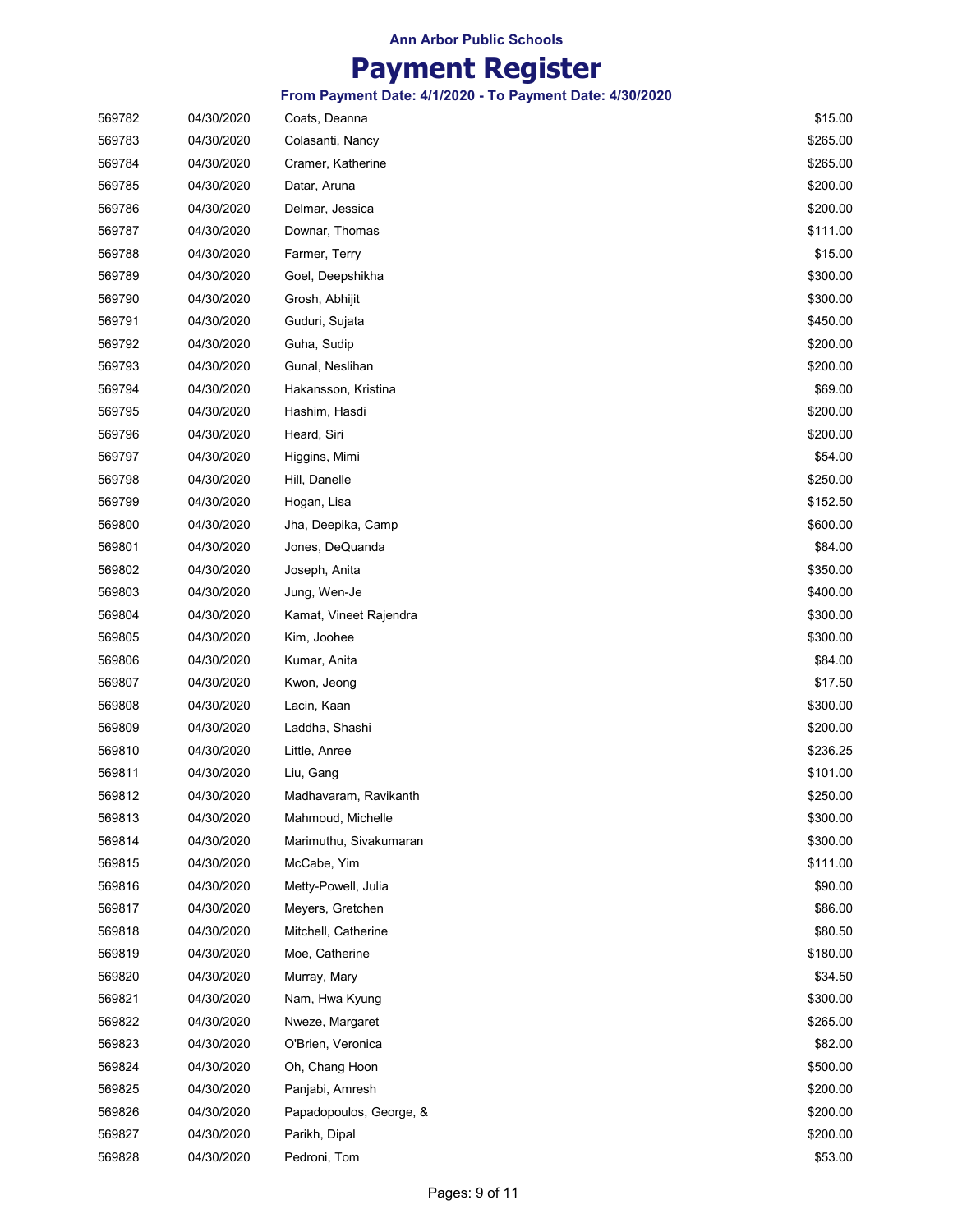# **Payment Register**

**From Payment Date: 4/1/2020 - To Payment Date: 4/30/2020**

| 569829             | 04/30/2020 | Pinals, Stephen        | \$300.00        |
|--------------------|------------|------------------------|-----------------|
| 569830             | 04/30/2020 | Pressley, Thomas       | \$111.00        |
| 569831             | 04/30/2020 | Rinvelt, Pat           | \$250.00        |
| 569832             | 04/30/2020 | Rosales, Claire        | \$300.00        |
| 569833             | 04/30/2020 | Ruhfel, Christina      | \$216.50        |
| 569834             | 04/30/2020 | Sangha, Navneet        | \$300.00        |
| 569835             | 04/30/2020 | Sargeant, Kathryn      | \$29.00         |
| 569836             | 04/30/2020 | Sethuraman, Nitya      | \$101.00        |
| 569837             | 04/30/2020 | Sidibe, Brehima        | \$250.00        |
| 569838             | 04/30/2020 | Solomon, Michael       | \$300.00        |
| 569839             | 04/30/2020 | Stenger, Brian         | \$350.00        |
| 569840             | 04/30/2020 | Strickland, Shelley    | \$265.00        |
| 569841             | 04/30/2020 | Sun, Dong              | \$125.00        |
| 569842             | 04/30/2020 | Tang, Emily            | \$350.00        |
| 569843             | 04/30/2020 | Thakurta, Kuntal       | \$200.00        |
| 569844             | 04/30/2020 | Umirbayev, Ualbay      | \$300.00        |
| 569845             | 04/30/2020 | Valdes-Pierce, Chelsea | \$111.00        |
| 569846             | 04/30/2020 | Van den Bogaert, Sina  | \$26.90         |
| 569847             | 04/30/2020 | Van den Bogaert, Sina  | \$37.95         |
| 569848             | 04/30/2020 | Wang, Hsuan-Ying       | \$300.00        |
| 569849             | 04/30/2020 | Waterhouse, Dave       | \$250.00        |
| 569850             | 04/30/2020 | Weaver, Amy            | \$111.00        |
| 569851             | 04/30/2020 | Wu, Pu Yuan            | \$350.00        |
| 569852             | 04/30/2020 | Yeh, Frances           | \$300.00        |
| 569853             | 04/30/2020 | Yi, Zheng              | \$200.00        |
| 569854             | 04/30/2020 | Young, Deborah         | \$300.00        |
| 569855             | 04/30/2020 | Youssef, Marwa         | \$15.00         |
| 569856             | 04/30/2020 | Yue, Kenny             | \$150.00        |
| 569857             | 04/30/2020 | Zhang, Feng            | \$350.00        |
| 569858             | 04/30/2020 | Zhao, Guanhua          | \$300.00        |
| Type Check Totals: |            |                        | \$10,271,623.22 |
| <u>EFT</u>         |            |                        |                 |
| 332103             | 04/02/2020 | <b>PCMI</b>            | \$10,778.95     |
| 332104             | 04/02/2020 | <b>PCMI</b>            | \$35,119.14     |
| 335515             | 04/14/2020 | <b>PCMI</b>            | \$2,707.81      |
| 335516             | 04/14/2020 | <b>PCMI</b>            | \$8,046.74      |
| 338260             | 04/28/2020 | <b>PCMI</b>            | \$12,376.84     |
| 338261             | 04/03/2020 | EDUStaff, LLC          | \$152,131.16    |
| 338262             | 04/17/2020 | EDUStaff, LLC          | \$77,003.70     |
| Type EFT Totals:   |            |                        | \$298,164.34    |
|                    |            |                        |                 |

Chase-Checking - General Fund -Checking Totals

|                | Transaction Amount Reconciled Amount |
|----------------|--------------------------------------|
| \$0.00         | \$3,974,023.68                       |
| \$6,279,648.46 | \$6,279,648.46                       |
| \$0.00         | \$17,951.08                          |
| \$0.00         | \$0.00                               |
| \$6,279,648.46 | \$10,271,623.22                      |